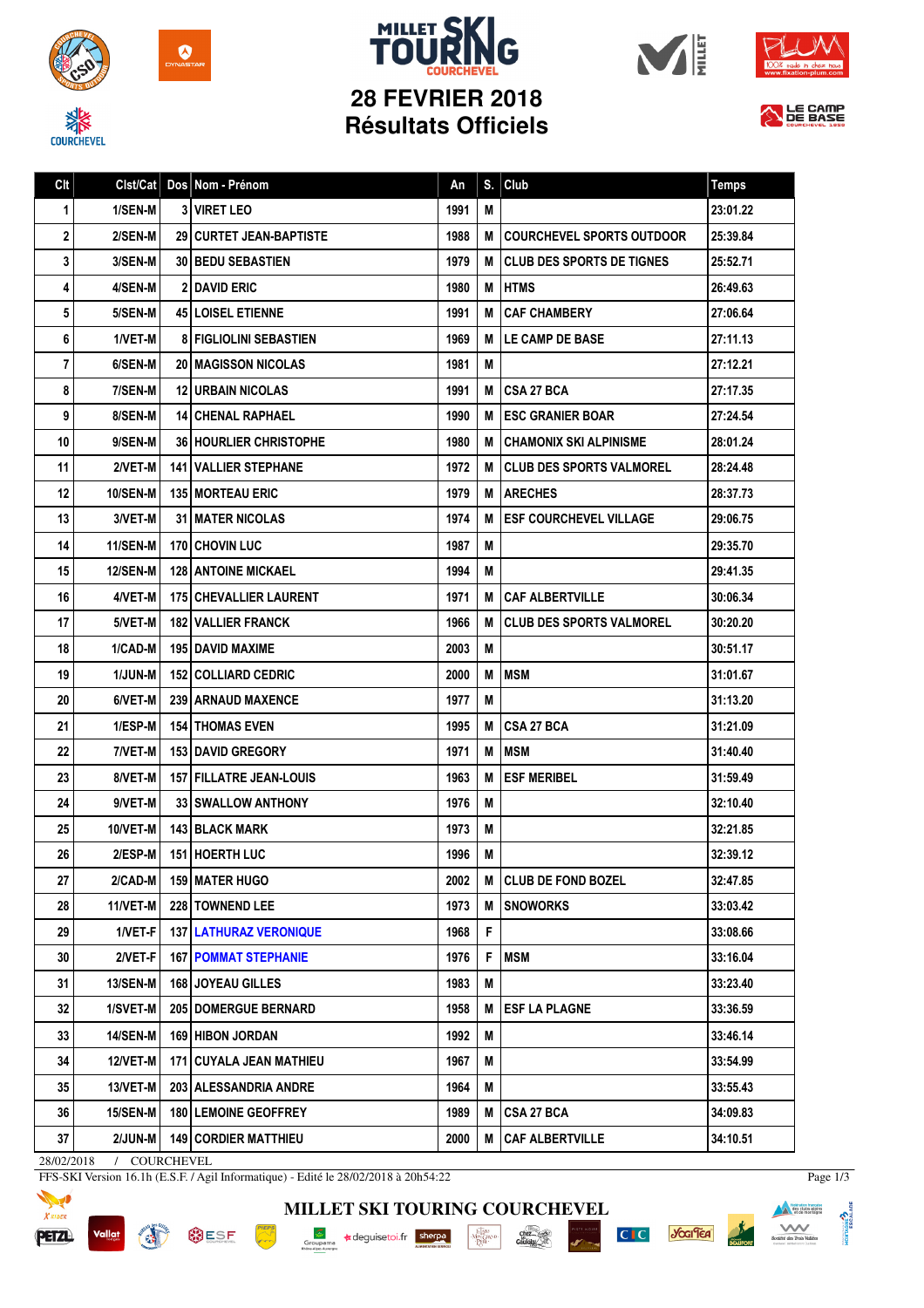| Clt | Clst/Cat        | Dos Nom - Prénom                      | An   | S. | Club                                   | <b>Temps</b> |
|-----|-----------------|---------------------------------------|------|----|----------------------------------------|--------------|
| 38  | 16/SEN-M        | <b>197 POUPON SYLVAIN</b>             | 1984 | M  | <b>CAF VANOISE TARENTAISE</b>          | 34:19.45     |
| 39  | 14/VET-M        | 220 DURAND-TERRASSON ROLAND CLAUDE    | 1960 | M  |                                        | 35:01.41     |
| 40  | 1/SVET-F        | <b>132 FAVRE ARMELLE</b>              | 1956 | F  | <b>ESF PRALOGNAN LA VANOISE</b>        | 35:11.82     |
| 41  | 15/VET-M        | <b>164 CATELLA NICOLAS</b>            | 1974 | M  | <b>CLUB DES SPORTS VALMOREL</b>        | 35:14.81     |
| 42  | 1/BEN-M         | <b>221 BLANC ANTONIN</b>              | 2006 | M  | <b>I CLUB DES SPORTS DE COURCHEVEL</b> | 35:26.69     |
| 43  | 16/VET-M        | <b>160 VIALLY LAURENT</b>             | 1974 | M  | <b>I CLUB DES SPORTS COURCHEVEL</b>    | 35:32.04     |
| 44  | 2/BEN-M         | <b>240 BENOIT APPOLONIA ETHAN</b>     | 2006 | M  | <b>SKI CLUB VAL VANOISE BOZEL</b>      | 35:43.46     |
| 45  | 17/VET-M        | <b>207 HAWKINS PATRICK</b>            | 1968 | M  | I DULWICH PARAGON CC                   | 36:03.69     |
| 46  | 18/VET-M        | <b>234 MALAVAL SEBASTIEN</b>          | 1976 | M  | GILBERT SPORT                          | 36:43.38     |
| 47  | 19/VET-M        | <b>176 TRESSALLET GILLES</b>          | 1967 | M  |                                        | 36:54.04     |
| 48  | 1/SEN-F         | <b>243 GARCIN ALICE</b>               | 1990 | F  | <b>COURCHEVEL SPORTS OUTDOOR</b>       | 37:00.45     |
| 49  | 3/VET-F         | <b>201   APPOLONIA JENNY</b>          | 1978 | F  | <b>MSM/CSO</b>                         | 37:03.32     |
| 50  | 17/SEN-M        | <b>165 LARDEAU PIERRE</b>             | 1989 | м  | <b>COURCHEVEL SPORTS OUTDOOR</b>       | 38:03.17     |
| 51  | 2/SVET-F        | 138   GACHET-MAUROZ PASCALE           | 1958 | F  | <b>ESF COURCHEVEL VILLAGE</b>          | 38:07.70     |
| 52  | <b>18/SEN-M</b> | <b>187 I LAMMEU YANNICK</b>           | 1979 | M  |                                        | 38:41.03     |
| 53  | 20/VET-M        | <b>269   MOTTIER PHILIPPE</b>         | 1973 | M  |                                        | 38:44.99     |
| 54  | 1/CAD-F         | <b>134 PULVIN NINA</b>                | 2001 | F  | <b>CAF ALBERTVILLE</b>                 | 38:52.19     |
| 55  | 19/SEN-M        | 131 KENNY JOE                         | 1987 | M  |                                        | 38:58.32     |
| 56  | <b>20/SEN-M</b> | <b>225 MADDISON JOSH</b>              | 1993 | M  |                                        | 39:15.70     |
| 57  | 2/SVET-M        | <b>147 ALLEN RICK</b>                 | 1954 | M  |                                        | 39:20.40     |
| 58  | 21/VET-M        | 216 SULLICE JEAN-MARC                 | 1964 | M  |                                        | 39:23.36     |
| 59  | 22/VET-M        | <b>139   MARTINEZ JEAN-CHRISTOPHE</b> | 1972 | M  |                                        | 39:35.45     |
| 60  | 2/SEN-F         | 261 RENARD LAETITIA                   | 1985 | F  |                                        | 39:58.93     |
| 61  | 23/VET-M        | 172 ASTIGARRAGA CEDRICK               | 1974 | M  |                                        | 41:20.93     |
| 62  | 3/SEN-F         | <b>292 PANIER ANAIS</b>               | 1988 | F  |                                        | 41:26.88     |
| 63  | 24/VET-M        | 210 ROBINSON ANDREW                   | 1966 | М  | <b>COURCHEVEL SPORTS OUTDOOR</b>       | 41:31.08     |
| 64  | 25/VET-M        | 233 TOLON ANTHONY                     | 1969 | M  |                                        | 41:37.87     |
| 65  | <b>26/VET-M</b> | 230   ALLAIRE GREGOIRE                | 1963 | М  | BRIANCON                               | 42:31.06     |
| 66  | <b>27/VET-M</b> | 200 COLLIARD ALAIN                    | 1976 | M  |                                        | 43:12.57     |
| 67  | 1/MIN-F         | 219   COLLIARD FLAVIE                 | 2005 | F  |                                        | 43:56.04     |
| 68  | <b>21/SEN-M</b> | 276 SCOTT OLLIE                       | 1991 | M  |                                        | 44:14.63     |
| 69  | 28/VET-M        | <b>238   MUGNIER PHILIPPE</b>         | 1959 | M  | <b>ESF COURCHEVEL</b>                  | 44:53.19     |
| 70  | <b>29/VET-M</b> | 136   MARTIN PHILIPPE                 | 1974 | M  |                                        | 44:58.67     |
| 71  | 4/VET-F         | <b>229 ROBINSON LOUISE</b>            | 1966 | F  | <b>COURCHEVEL SPORTS OUTDOOR</b>       | 45:35.65     |
| 72  | 3/SVET-M        | 256 BLANC YVES                        | 1954 | M  | <b>ESF COURCHEVEL MORIOND</b>          | 46:36.00     |
| 73  | 30/VET-M        | <b>209 ZERAH THIERRY</b>              | 1967 | Μ  |                                        | 46:36.17     |
| 74  | 4/SVET-M        | 212 GAULD STANLEY                     | 1947 | M  |                                        | 48:01.70     |
| 75  | 31/VET-M        | 247 GODIN JEAN-CHRISTOPHE             | 1968 | M  | COURCHEVEL SPORTS OUTDOOR              | 49:16.33     |
| 76  | <b>32/VET-M</b> | <b>294 LEBOULANGER BENOIT</b>         | 1974 | M  |                                        | 49:23.62     |
| 77  | 4/SEN-F         | 270 MONGELLAZ ALINE                   | 1989 | F  |                                        | 49:39.60     |
| 78  | 33/VET-M        | 237   SUMMERS PETER                   | 1977 | M  |                                        | 50:13.13     |
| 79  | 5/VET-F         | 266 MALIOCIA MARTINE                  | 1962 | F  | FOL JONAGE AMICALE LAIQUE              | 57:12.12     |

28/02/2018 / COURCHEVEL

FFS-SKI Version 16.1h (E.S.F. / Agil Informatique) - Edité le 28/02/2018 à 20h54:23

Page 2/3